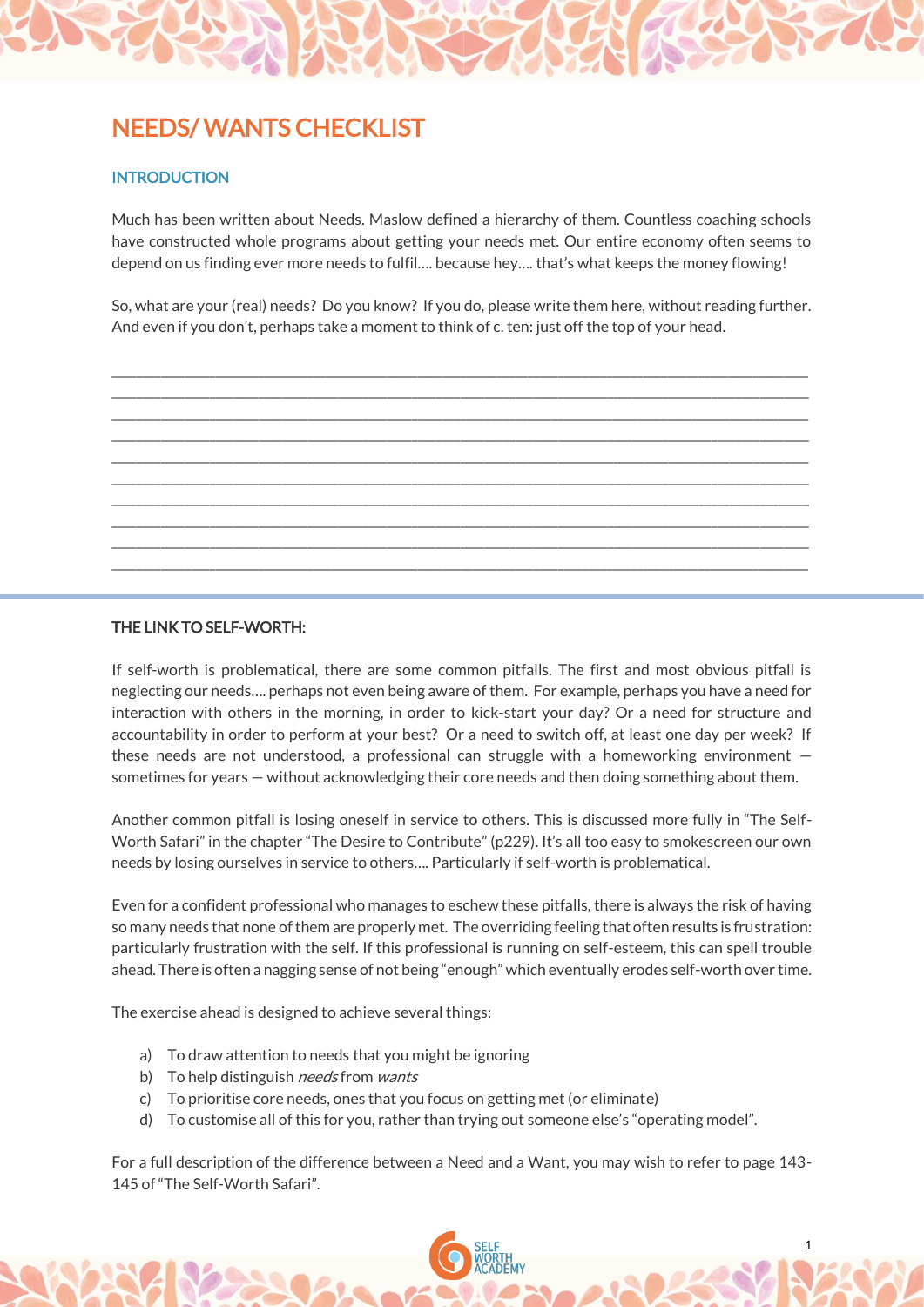# PART I: MASLOW'S HIERARCHY

We use the key headings from Maslow's oft-quoted Hierarchy, working from the bottom upwards:



Opposite each sentence, is it a Need of a Want? Please note there are no wrong answers. You are free to determine which are needs and wants for you, to add your own statements and also to cross out any of the examples which are not significant for you.

| Physiological layer                                                | Need? | Want? |
|--------------------------------------------------------------------|-------|-------|
| I eat healthily                                                    |       |       |
| I take good care of my sight, hearing and teeth                    |       |       |
| I love in a home with adequate and functioning heat, air and light |       |       |
| My work environment is ideal for my job                            |       |       |
| I dress fashionably in order to look good                          |       |       |
| I exercise every day                                               |       |       |
| I drink at least 2L of water                                       |       |       |
| My hair is the way I like it                                       |       |       |
| I get a good night's sleep                                         |       |       |
|                                                                    |       |       |
| (please add your own statements, reflecting as you write)          |       |       |
|                                                                    |       |       |
|                                                                    |       |       |
|                                                                    |       |       |
|                                                                    |       |       |
|                                                                    |       |       |
|                                                                    |       |       |
|                                                                    |       |       |
|                                                                    |       |       |
|                                                                    |       |       |
|                                                                    |       |       |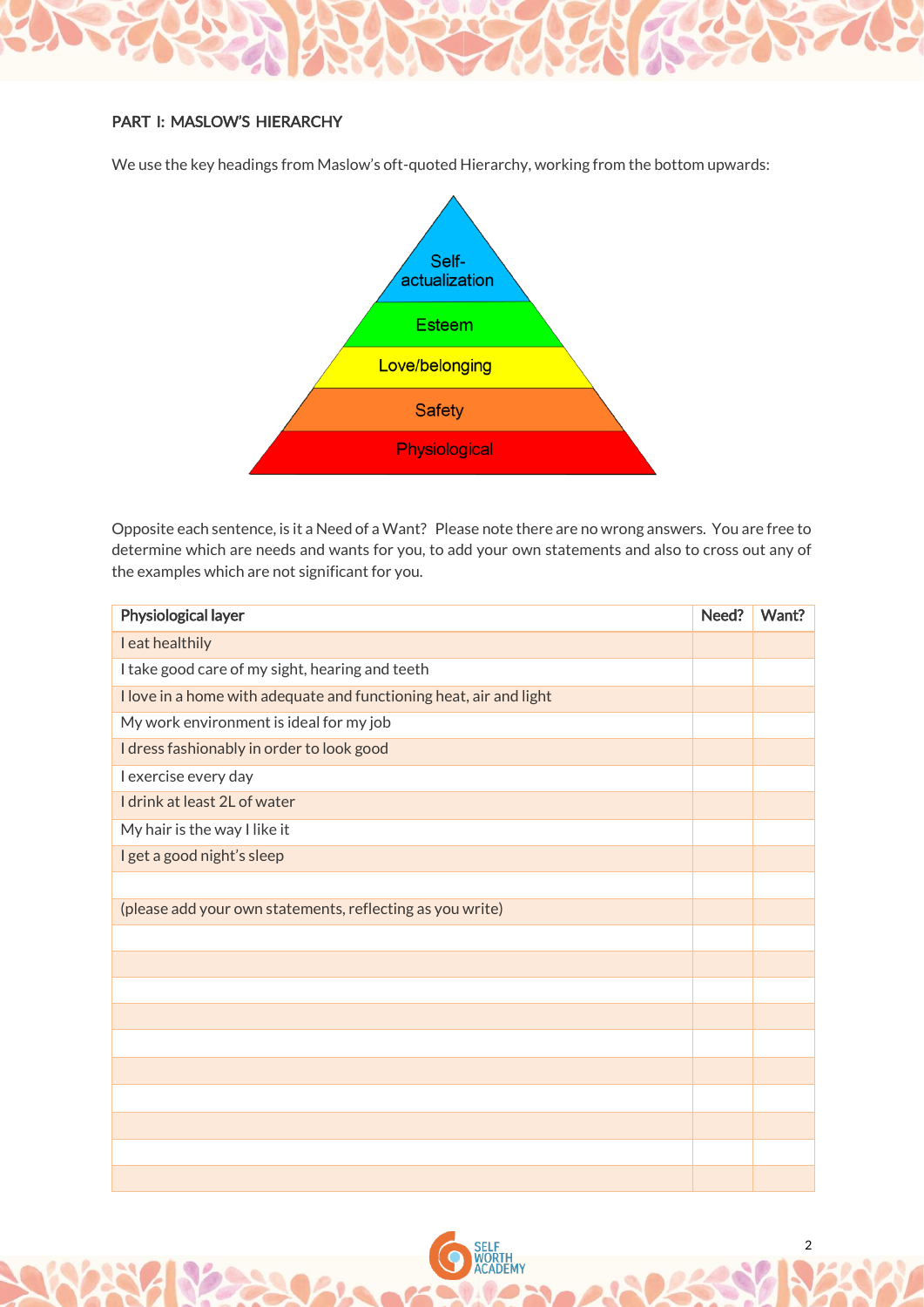Moving up the hierarchy. In terms of safety, you might consider statements such as these.

| Safety layer                                                            | Need? | Want? |
|-------------------------------------------------------------------------|-------|-------|
| My home is in a neighbourhood where I don't feel threatened             |       |       |
| My commute does not expose me to unwelcome danger                       |       |       |
| I feel comfortable with my colleagues, I do not feel threatened at work |       |       |
| I am not tolerating degrees of touch with which I am uncomfortable      |       |       |
| I am not terrified of losing my job; I have some savings or contingency |       |       |
| My home is secure                                                       |       |       |
| I have adequate insurance (medical, property, car etc)                  |       |       |
| There are no tax or legal clouds on the horizon                         |       |       |
| I thrive on stability / variety / order (choose the best word)          |       |       |
|                                                                         |       |       |
| (please add your own statements, reflecting as you write)               |       |       |
|                                                                         |       |       |
|                                                                         |       |       |
|                                                                         |       |       |
|                                                                         |       |       |
|                                                                         |       |       |
|                                                                         |       |       |
|                                                                         |       |       |
|                                                                         |       |       |
|                                                                         |       |       |
|                                                                         |       |       |

In this next layer, feel particularly free to choose the statements that you feel apply to you, or amend these sentences as appropriate:

| Love/Belonging layer                                              | Need? | Want? |
|-------------------------------------------------------------------|-------|-------|
| I have several good friends, who really "get" me                  |       |       |
| There is affection in my life                                     |       |       |
| I know where I belong (whether defined by geography or otherwise) |       |       |
| I can express my views without ridicule or sarcasm                |       |       |
| I have people in whom I can confide, that I trust                 |       |       |
| I feel supported with life's challenges: not on my own            |       |       |
| There are people to celebrate with                                |       |       |
| I enjoy co-creating with others                                   |       |       |
| For me, it's important to be needed                               |       |       |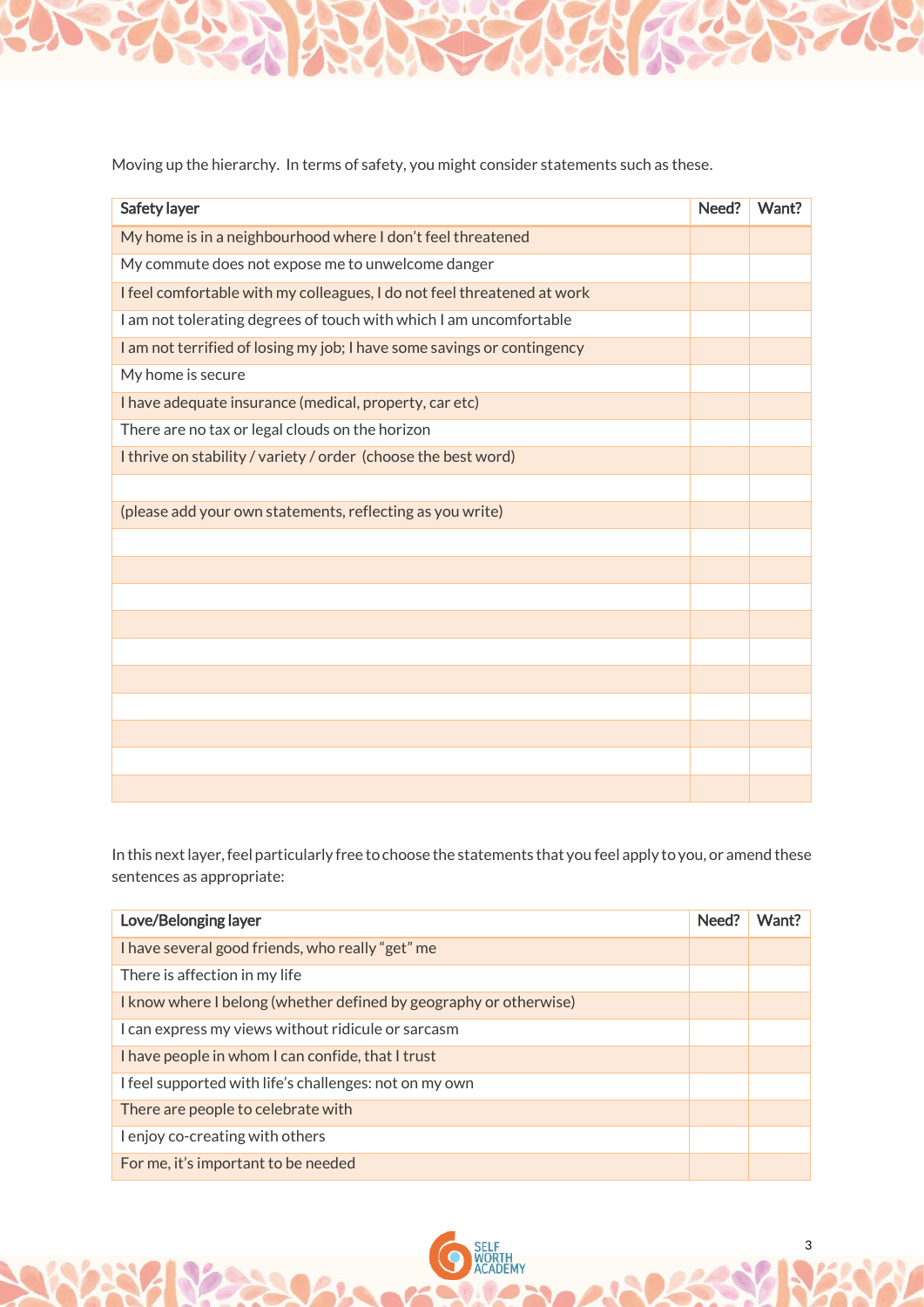| I am appreciated                                          |  |
|-----------------------------------------------------------|--|
| I am accepted / included / popular                        |  |
| I enjoy making people laugh / tell stories / entertaining |  |
|                                                           |  |
| (please add your own statements, reflecting as you write) |  |
|                                                           |  |
|                                                           |  |
|                                                           |  |
|                                                           |  |
|                                                           |  |
|                                                           |  |
|                                                           |  |
|                                                           |  |
|                                                           |  |
|                                                           |  |

This next layer is all about feeling good about ourselves. Yes, indeed this is good old-fashioned self-esteem time  $\odot$  Of course we all want to feel good about ourselves: even if you now know that you can have selfworth even on days you don't. Choose the Needs and Wants that best fit you here:

| <b>Esteem layer</b>                                       | Need? | Want? |
|-----------------------------------------------------------|-------|-------|
| I feel I am making progress, and achieving                |       |       |
| It's important for me in to be control                    |       |       |
| It's important to be right                                |       |       |
| I can see the impact I am making                          |       |       |
| I am recognised for what I do / am admired / looked-up to |       |       |
| I speak the truth: I'm not disempowered by "secrets"      |       |       |
| I feel free to make choices about my life                 |       |       |
| For me, it's important to excel at what I do              |       |       |
| I can rely on myself: I keep my promises                  |       |       |
| I feel I am winning at the game of life                   |       |       |
| I get the attention of other people                       |       |       |
| Luxury / comfort is important for me                      |       |       |
| I can be alone with perfect peace and ease                |       |       |
| I make things happen                                      |       |       |
|                                                           |       |       |
| (please add your own statements, reflecting as you write) |       |       |
|                                                           |       |       |
|                                                           |       |       |
|                                                           |       |       |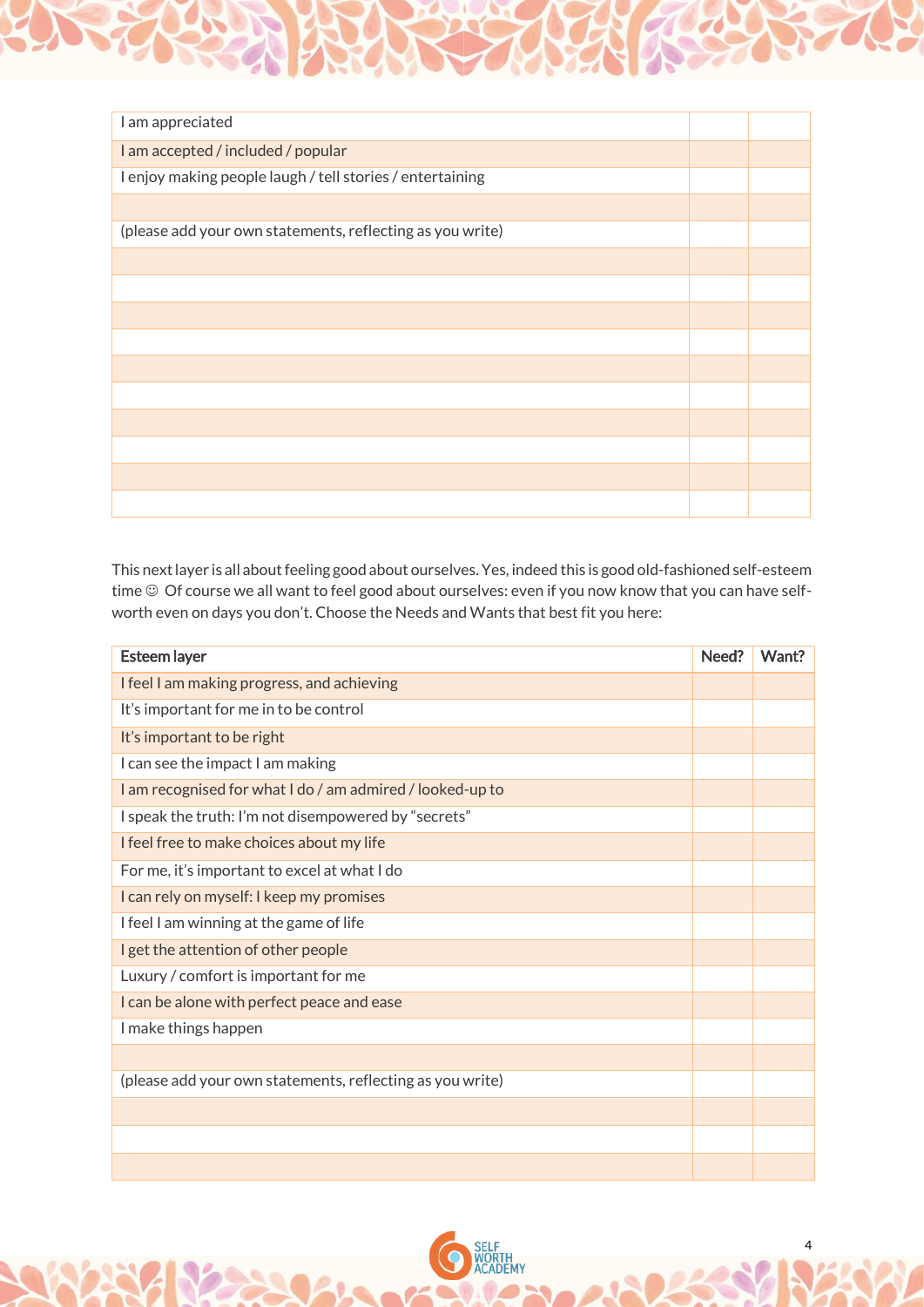

The final layer related to how we find meaning in life. In later life, Maslow added a layer called Transcendence, which he described as our relationship to the infinite. That dimension is included in the statements below. As always, feel free to focus on the statements that apply to you.

| Self-actualisation layer                                                          | Need? | Want? |
|-----------------------------------------------------------------------------------|-------|-------|
| I have a sense of purpose in my work                                              |       |       |
| Whether with a partner or not, my love life has meaning                           |       |       |
| I enjoy learning and growing, so I don't shut myself off from these possibilities |       |       |
| I feel devoted to something or some people (with neglecting myself)               |       |       |
| I have a sense of duty: I do the right thing                                      |       |       |
| I am creative, cool, happy to define my own way                                   |       |       |
| For me, it's important to excel at what I do                                      |       |       |
| I am working / living for something beyond myself                                 |       |       |
| My environment is the perfect expression of who I am                              |       |       |
| I need accountability and structure                                               |       |       |
|                                                                                   |       |       |
| (please add your own statements, reflecting as you write)                         |       |       |
|                                                                                   |       |       |
|                                                                                   |       |       |
|                                                                                   |       |       |
|                                                                                   |       |       |
|                                                                                   |       |       |
|                                                                                   |       |       |
|                                                                                   |       |       |
|                                                                                   |       |       |
|                                                                                   |       |       |
|                                                                                   |       |       |

# PART II: GETTING TO CORE NEEDS

Ĩ

Please take a few minutes to review what you have written so far. In each layer of the hierarchy, what are your core needs? In other words, not wants, not "should"s, not fantasies, but those core, anchor conditions